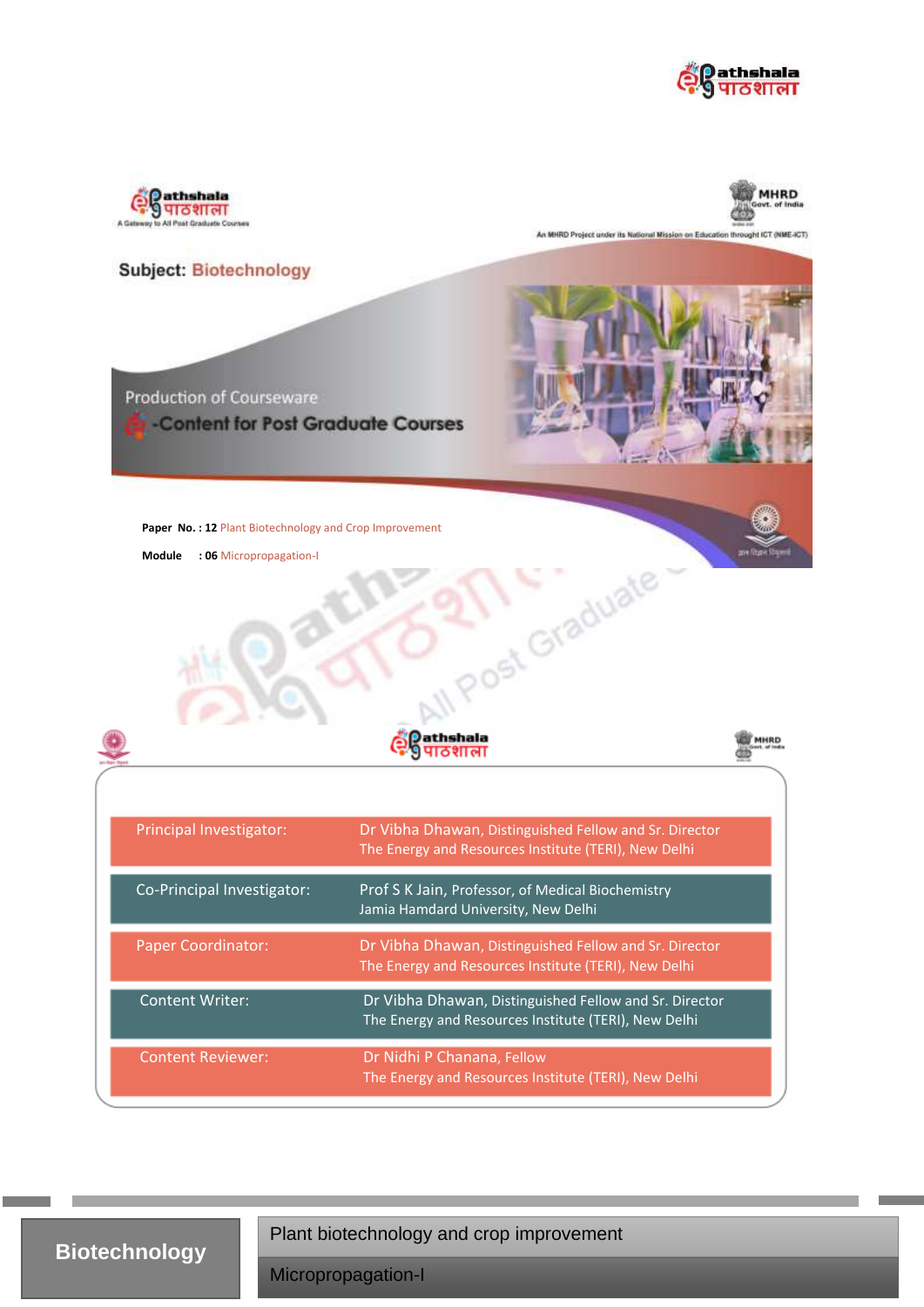

| <b>Description of Module</b>         |                                          |
|--------------------------------------|------------------------------------------|
| <b>Subject Name</b>                  | Biotechnology                            |
| <b>Paper Name</b>                    | Plant biotechnology and crop improvement |
| <b>Module Name/Title</b>             | Micropropagation-I                       |
| <b>Module Id</b>                     | 06                                       |
| <b>Pre-requisites</b>                |                                          |
| <b>Objectives</b>                    |                                          |
| <b>Keywords</b>                      |                                          |
| A Gateway to All Post Graduate Court |                                          |

**Biotechnology**

Plant biotechnology and crop improvement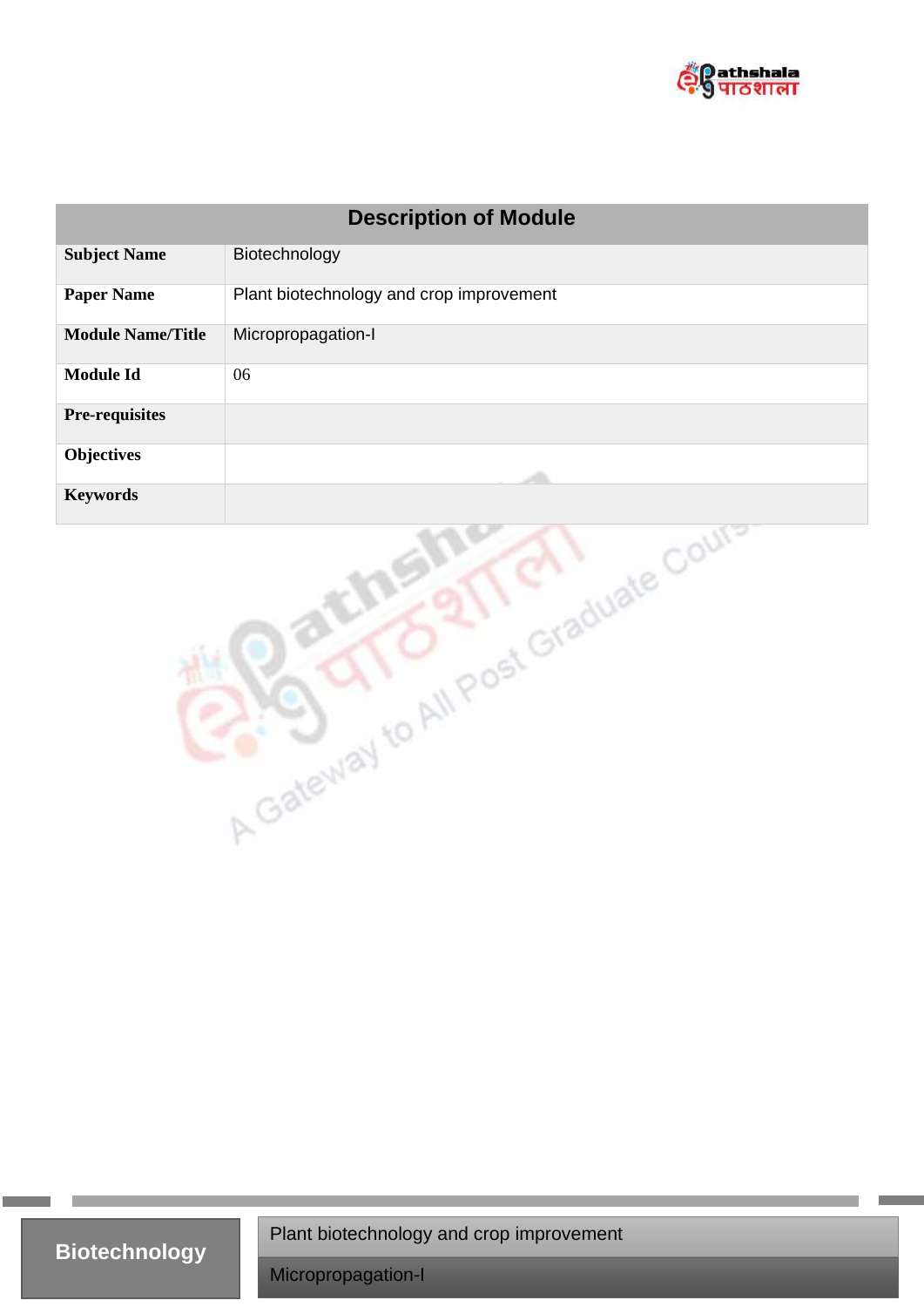

#### **Module: Micropropagation I**

Learning objectives

#### 1.1 Introduction

Cloning in plants, usually refers to asexual multiplication of plants from the somatic tissues. It is often a common practice followed by horticulturists for preserving the unique required characters of particular genotypes. Conventionally, this can be attained by cuttings, air layering, splitting, grafting, etc. Though, for most of the plant species, specifically various species of tress and the orchids, these approaches are either not available or are extremely slow. Further, most tree species lose ability to root as they age and thus by the time they can be evaluated for the elite nature, they have crossed the age when they can be vegetatively propagated. In the early 1960's, the process of totipotency in plant cells was recognized and thus the re-generation of a huge plant number beginning from very small tissue sections was achieved, tissue culture was assessed as an alternative method for fast clonal propagation of plants (Murashige, 1974). As time passes, scientists were able to develop various formulations of media with different and varying concentrations of inorganic salts, vitamins and growth regulators thus making possible regeneration of plants from a large number of species. *In vitro*, clonal propagation of plants is commonly known as micropropagation ever since the the process is miniaturization, it has now become an industrialized technology and is utilized worldwide for multiplication of ornamentals, orchids, fruits and forest species.

Micropropagation has few advantages above the conventional methods for clonal propagation as: (a) By using a small explant a huge plant can be produced with relatively short space and time.

(b) Small plant tissue pieces are required to induce aseptic cultures so that selected mother plant is not damaged, (c) As compared to the conventional methods of vegetative propagation, the rate at which multiplication takes place is faster in cultures, as growth regulation and nutrient levels as well as temperature and light can be easily manipulated, (d) It has applications to those species wherein the vegetative propagation methods are not

## **Biotechnology**

Plant biotechnology and crop improvement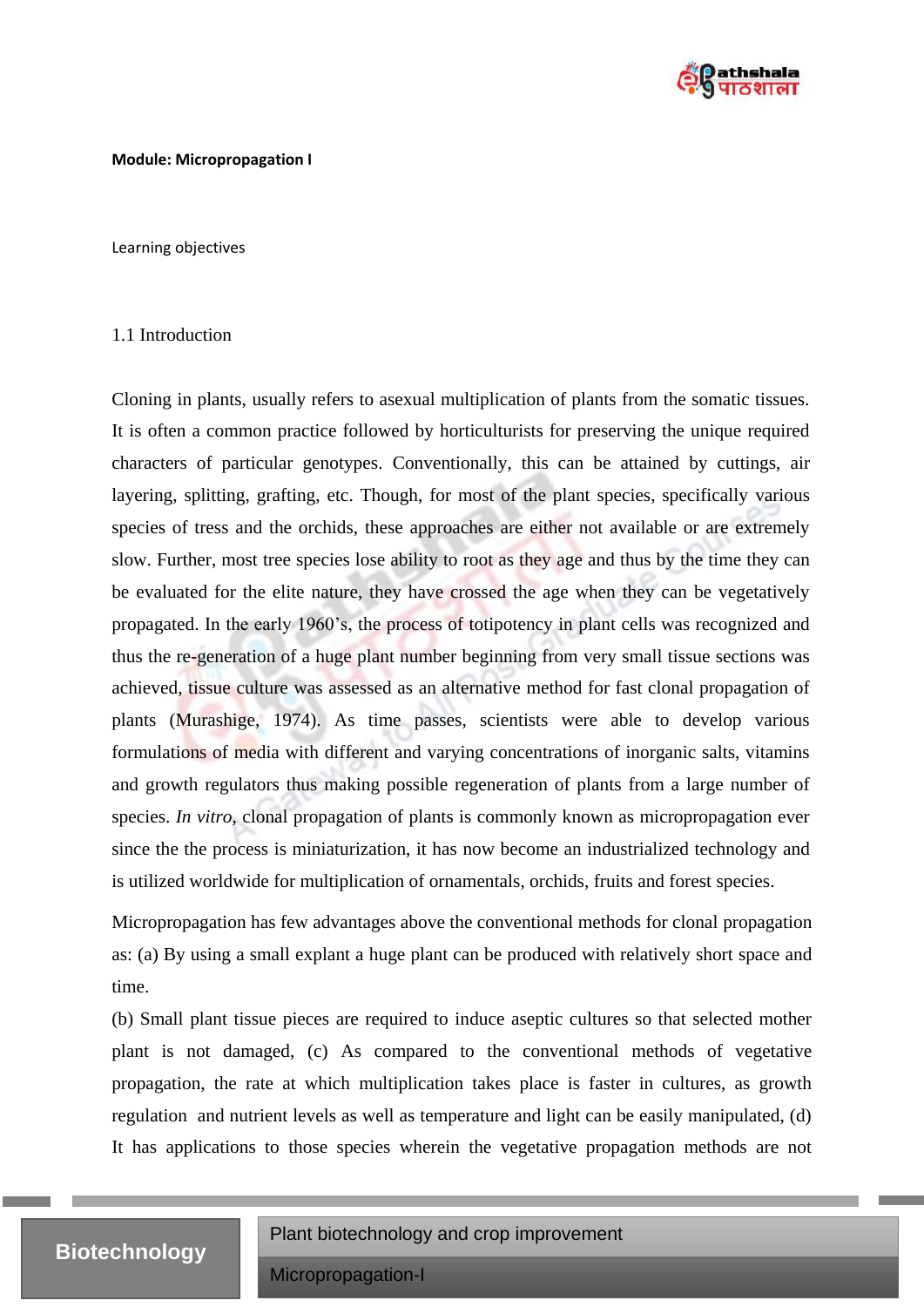

available, (e) Since it is all done under artificial conditions, it canbe carried out around the entire year,

(f) Since stock plants that are free of viruses are protected from re-infection, and thus these micropropagated plants are easily exported with no quarantine problems, (g) These plants are devoid of any microbial infestation, (h) If the selected mother plant is infected with virus, it can be freed of the same by applying various techniques such as heat therapy and shoot-tip grafting. Since a relatively larger number of plants could be multiplied thereafter, the procedure proves to be economically viable, (i) *In vitro*, the production can be intended to ensure availability of plants when required, and (j) The newer micropropagated plants tend to acquire a few desirable traits, for eg: ornamental plants with bushy habit; strawberry with large number of runners; more tillers in sugarcane, early fruiting in fruit crops etc.,thus making them more desirable.

#### 1.2 General Micropropagation Technique

Micropropagation is a very well defined five step process, each step having its specific requirements: *Stage 0*: The preparatory stage deals to provide good quality of explants; *Stage 1*: Establishment of aseptic culture conditions; *Stage 2*: Multiplication; *Stage 3*: *In vitro,* rooting of shoots; and *Stage 4*: Transfering plants to the field/greenhouse conditions (transplantation).<br>
1.2.1. Stage 0: Prenaratory <sup>C</sup>: (transplantation).

### 1.2.1. Stage 0: Preparatory Stage

Contamination is one of the most serious problem for establishment of aseptic cultures. For successful establishment of aseptic cultures, the mother plant should be in good hygienic conditions. Most often, the explants that are obtained from the plants are preserved in greenhouse providing higher percentage of aseptic culture. Mother plants are given basal irrigation to reduce contamination problems. Some times, growing shoots are loosely covered with a polythene so as to avoid direct contact with the pathogens

Stage 0 involves the manipulation of temperature and light regimes according to which the mother plants are preserved. Also, application of growth regulators, especially cytokinins favours better bud break in cultures.

#### 1.2.2. Stage 1: Initiation/Establishment of Cultures

The aim of this stage is to allow the aseptic growth of plant cultures that are be micropropagated by the use of suitable explants. The success of this stage depends on the

## **Biotechnology**

Plant biotechnology and crop improvement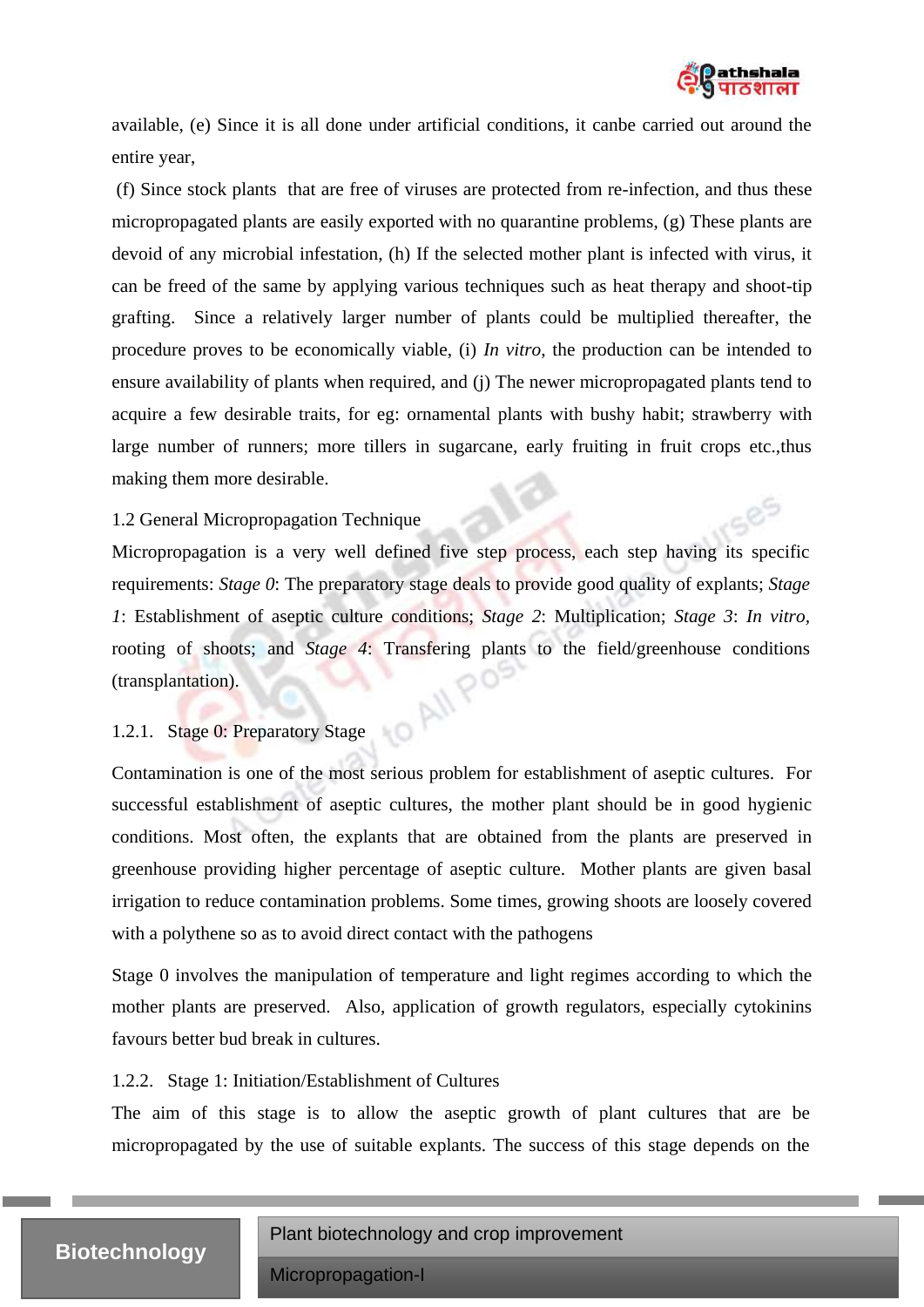

choosing the appropriate explants, the proper sterilizing procedures as well as appropriate media that favours further growth.

**(i)** *Explant.* The criteria for choosing an explant depends on the mode of regeneration and the amount of desired multiplication. The most frequently used explant for micropropagation is the apical bud or the nodal segment with an axillary bud. As the focus is on virus elimination the explant is sub millimetre shoot /meristem tip. The propagation from axillary/apical buds has the benefit of true-to-type progeny as it is pre-formed meristem which is activated for further growth. The relative explant's choice enlarges once the objective is *de novo* re-generation of shoots or else that of SE (somatic embryogenesis). On the basis of the principle of totipotency, indirect or direct adventitious bud formation can be obtained either from nucellus explants, stem, leaf and root. Somatic embryogenesis has been obtained in species of tress, legumes and cereals, using young and zygotic embryos that are immature. Nucellus explant is used for obtaining somatic embryos in mango, citrus & cashew.

In monocots, the regeneration of huge number of adventitious buds without callus formation has been done by using intercalary meristems at the base of bulb scales or young leaves.

#### (ii) *Sterilization.*

The explants are prepared by cutting stems explants into  $2 - 3$  cm long pieces, at least with one axillary bud with a small piece of petiole attached. They give a quick rinse with 70% ethyl alcohol so as to remove waxes present on the surface. For field grown hardy material, this is followed by washing with mild soap solution (3 - 5 min.) with constant stirring and then washing under running tap water for varying duration  $(1 - 4 \text{ hrs.})$ . The above listed treatments prepare the explant for responding to further surface sterilization treatment. Usually explants one sterilized with 0.1% Sodium hypochlorite solution for 15 minutes. Mercuric chloride solution is also found to be effective, but most laboratories avoid its usage because of the problems associated with disposal of mercuric chloride. The concentration and duration of the treatment are dictated by the nature of the explant (hard explants such as seeds can be tolerated much rigor us treatment compares to the soft nodal explants from the fresh growths). The objective is to kill the microbes present on the surface without harming the explant tissue. After sterilization, explants are therefore rinsed thrice with sterilised distilled water in laminar airflow cabinet.

## **Biotechnology**

Plant biotechnology and crop improvement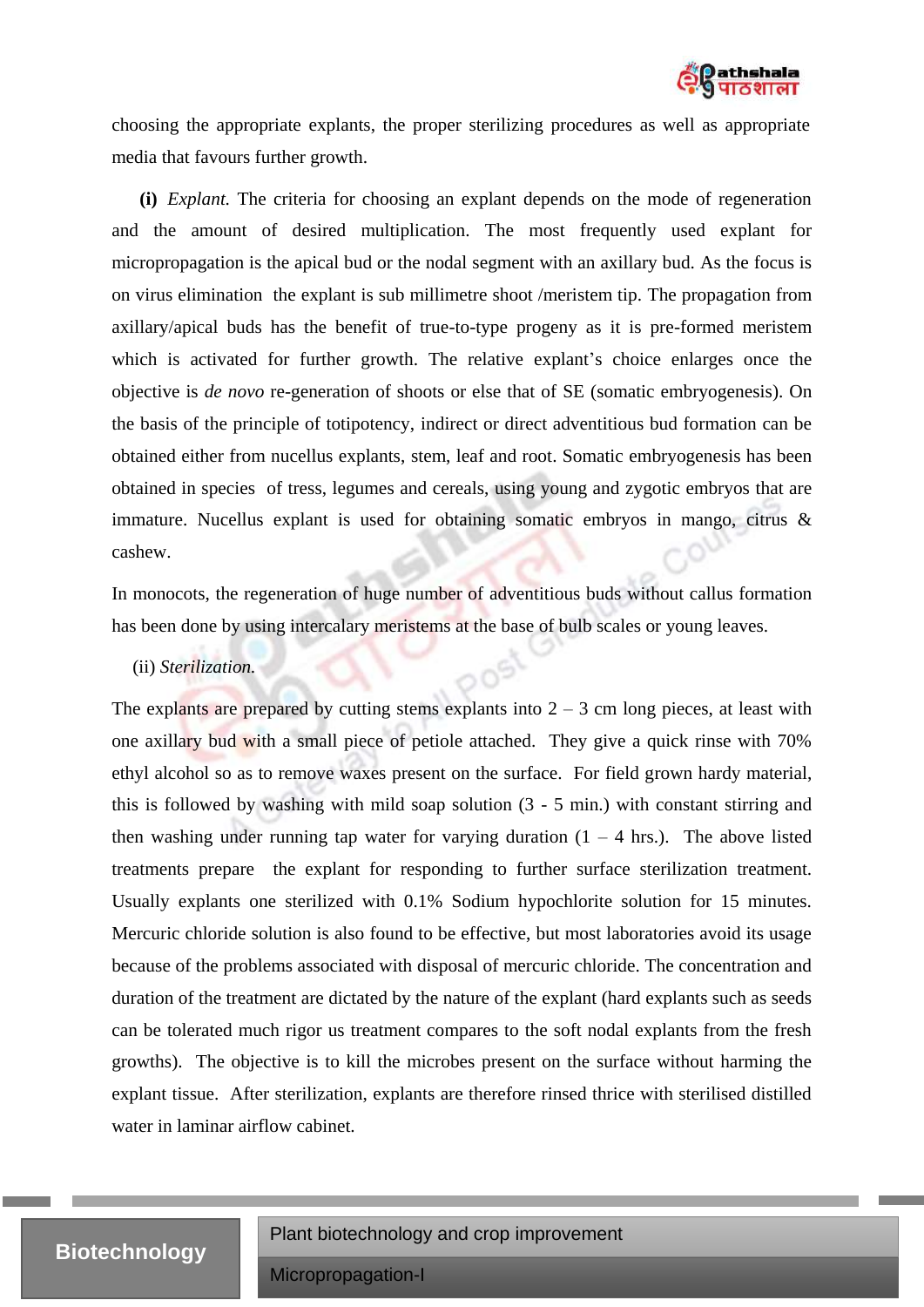

#### 1.3.3. Stage 2: Multiplication

Accomplishment of the micropropagational protocols mainly depends on the efficacy of this stage as it has been observed that multiplication folds are achieved at the end of each cyle. The multiplication of shoot is attained by: (i) callus regeneration, (ii) the explant producing direct adventitious buds, and (iii) forced axillary branching. Every method has benefits and drawbacks.

(i) *Regeneration from Callus:* Vaious plant cells are accomplished to develop callus under most appropriate culture conditions. On suitable media, this callus can be made to regenerate shoots through organogenesis or to form somatic embryos. These methods have the potential for the production of a huge number of plant species, the second being more effective, both as a process and genetic uniformity of plants.

Somatic embryogenesis is the most promising approach that has the potential of producing a huge number of embryos germinating similar to embryos coming out of the seed (zygotic embryos) and thus producing plants possessing a primary root system. This is unalike as compared to a separate rooting step which is mandatory for the shoots produced *in vitro*. Furthermore, low cost production of huge number of plants can be achieved if the standardization of protocol for somatic embryogenesis is done and scaling up for bulk production in the bioreactors is done.

While there are many benefits offered by somatic embryogenesis, yet an effective & productive protocol for SE (somatic embryogenesis) is not available for the majority of species. Furthermore, it is not possible to synchronize embryogenic cultures; and the poor development of embryo into plants is due to physiological and morphological defects. The major demerit of somatic embryogenesis is an intermediate callus phase, that induces variability. It is worth mentioning that many commercial laboratories in India and overeas, are producing banana in bioreactors through somatic embryogenesis.

(i) *Adventitious bud formation*: The buds of shoot develop from a different plant parts, apart from the axillary or apical bud are known as adventitious buds. Moreover, adventitious nature is found in the regenerated shoot buds developing from callus. Most of the plants of horticultural origin have the potential to form adventitious shoots from leaf pieces (*Saintpaulia, Begonia*) and root cuttings (raspberry, blackberry), that can be explored for further clonal propagation. The remarkable advantages of *in vitro* propagation by adventitious shoot formation

## **Biotechnology**

Plant biotechnology and crop improvement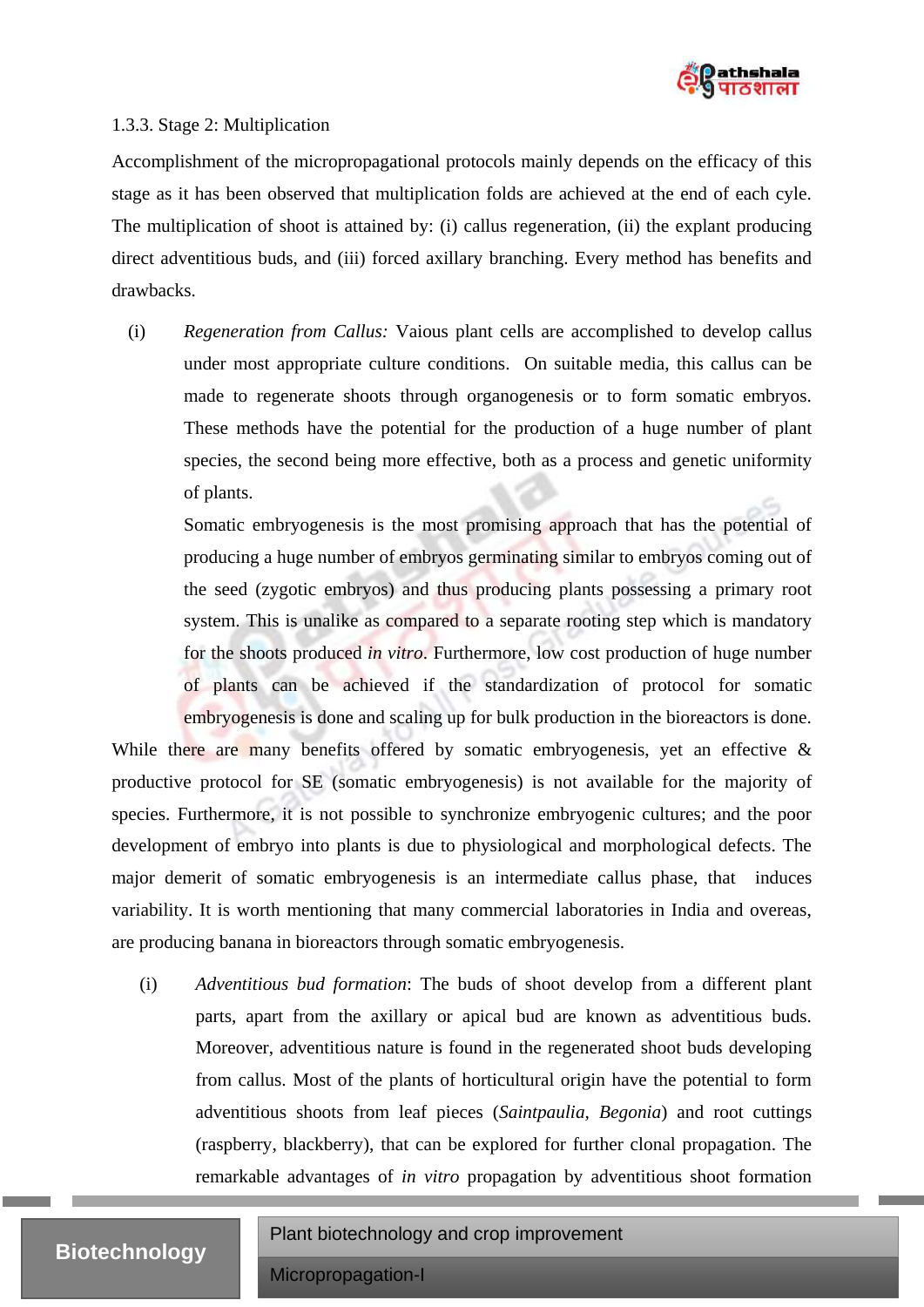

are: (i) enhancement in the number of shoots developing per propagule, (ii)shoot buds are produced in cultures by very smaller pieces of tissues that are unable to survive *in vivo*, and (iii) majority of plants perform very well *in vitro* that are unable to allow adventitious shoot formation in nature. Liliaceae and Iridaceae species have been very well explored for Adventitious bud formation. The use of outer bulb scales with small segments, as many as 100 bulblets can be obtained from a single scale of lily.

Better genetic fidelity is observed in plants that have been obtained from direct adventitious shoot bud formation as compared to those plants that are regenerated from callus.However, there are many known examples where plants derived from adventitious buds showed off types (potato; *Brassica*). The two major risks :splitting of chimeras and regeneration of pure types are associated with the multiplication of genetic chimeras. Depending on the nature of cell of the chimeric tissue, solid forms of plants are obtained.

**(ii)** *Forced axillary branching:* Usually buds that exsist in axil of the leaves are suppressed because of apical dominance. The growth of the axillary bud into shoot by the removal of the apical meristem removal is well exploited for the developing hedge of plants. In horticulture, for vegetative propagation by cutting the stems, the shoots develop from the axillary bud present at the node and the lower end of the cutting formed the shoot. Though, this method of clonal multiplication is very slow and has the limitation of the number of cuttings (10"-12" long with 2-3 nodes) that are obtained from the mother plant. In cultures, 2 – 3 cm long cuttings with a single node, in the pressure of growth regulators, specifically a cytokinin, that forces the growth of axillary bud even if the terminal bud is present, which may result in cluster of shoots. Exploitation of forced axillary branching is done for carrying out *in vitro* clonal propagation of plants. Particularly, this is the most renowned method for commercial micropropagation for obtaining the desired plants. In vitro, uninterrupted multiplication by using axillary branching can be attained by the culturing of nodal explants in the medium containing an appropriate concentration of cytokinin with/ without an auxin. Since cytokinins are consistently present inside the medium, During culturing, shoots develop from the axillary buds present on the nodal cuttings.

The entire procedure becomes repetitive untill the initial explant gets transformed into a clump of branches (Fig. 17. 5A). On the other hand, the limiting factors such gradual depletion of the growth regulator/s and nutrients in the culture medium, influence the proliferation of shoot proliferation in a single multiplication cycle.

# **Biotechnology**

Plant biotechnology and crop improvement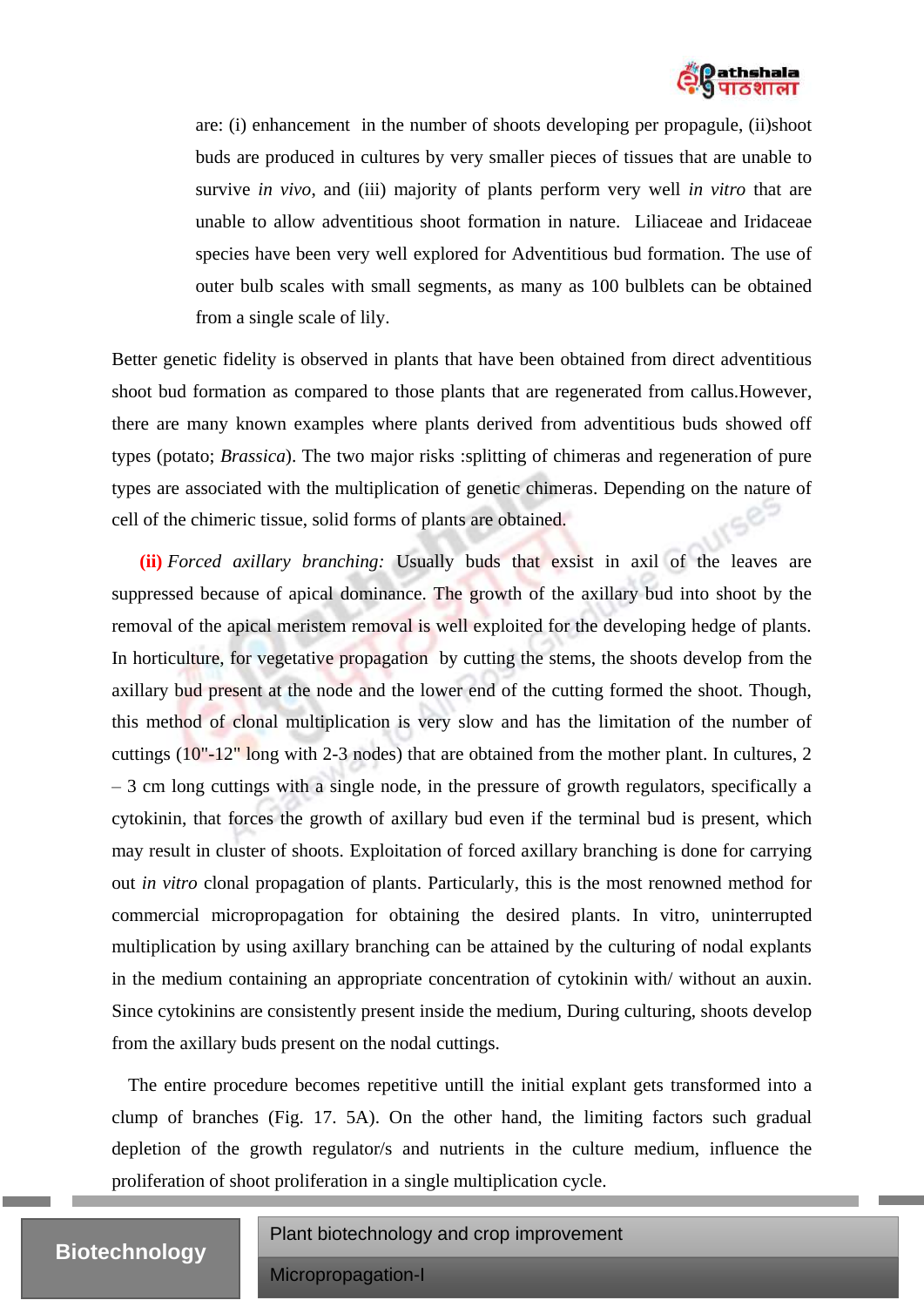

Therefore, further shoot multiplication stops after 3-4 weeks.

To carry out another cycle of shoot multiplication, the clump of shoot is cut into pieces, each with at least one well formed shoot/an explant (with a minimum single node) is transferred to fresh medium with similar composition.

The repetition of the procedure is done numerously, untill considerable shoot number is attained. It is suggested that there must be a limitation to the number of multiplication cycles so as to avoid risks of introducing abnormalities because of the culture environment. For banana, seven multiplication cycles are recommended. In most commercial laboratories there is practise of initiating fresh cultures each year thus restricting the multiplication cycles to approximately 18 each of 3 week duration. In certain plants, like Neem, *Feijoa,* potato, *Leucaena*, the phenomenon of apical dominance is so strong that even in the constant presence of cytokinins the axillary buds grow into a single long unbranched shoot. In these cases at the passage end the solitary shoot is cut into single nodal segments followed by transferring them to fresh medium. The rate of multiplication would depend on the number of nodal cuttings that can be prepared from the solitary shoot at the passage end.

In most plant species, 3-4 fold multiplication is achieved every three weeks. Initially the forced axilliary branching method may be slow, but with each passage there is a logarithmic increase in the number of shoots, and within a single year a large number of shoots are produced beginning from a single nodal cutting. This shoot multiplication method is the most desired method for *in vitro* clonal propagation in plants and is considered to be most trustworthy as far as the genetic uniformity in the micropropagated plants. Furthermore, forced axillary branching allows successful clonal multiplication of chimerical plants .

### 1.3.4*.* Stage 3: Shoot Elongation and Rooting

Somatic embryos are bipolar structures with shoot and root primordia and germinate to develop into complete plants. However, it has been observed that for the development of a complete plant; the shoots that are formed are regeneration from callus, directly by formation of adventitious buds or by forced axillary branching further need an supplementary step of rooting.

Sometimes, the shoots that are developed *in vitro* by any of the three methods discussed above, are repeatedly exposed to cytokinin, may be short and further require an intermediate elongation step before it is transfered to rooting medium. The medium for elongation may be

#### Plant biotechnology and crop improvement

# **Biotechnology**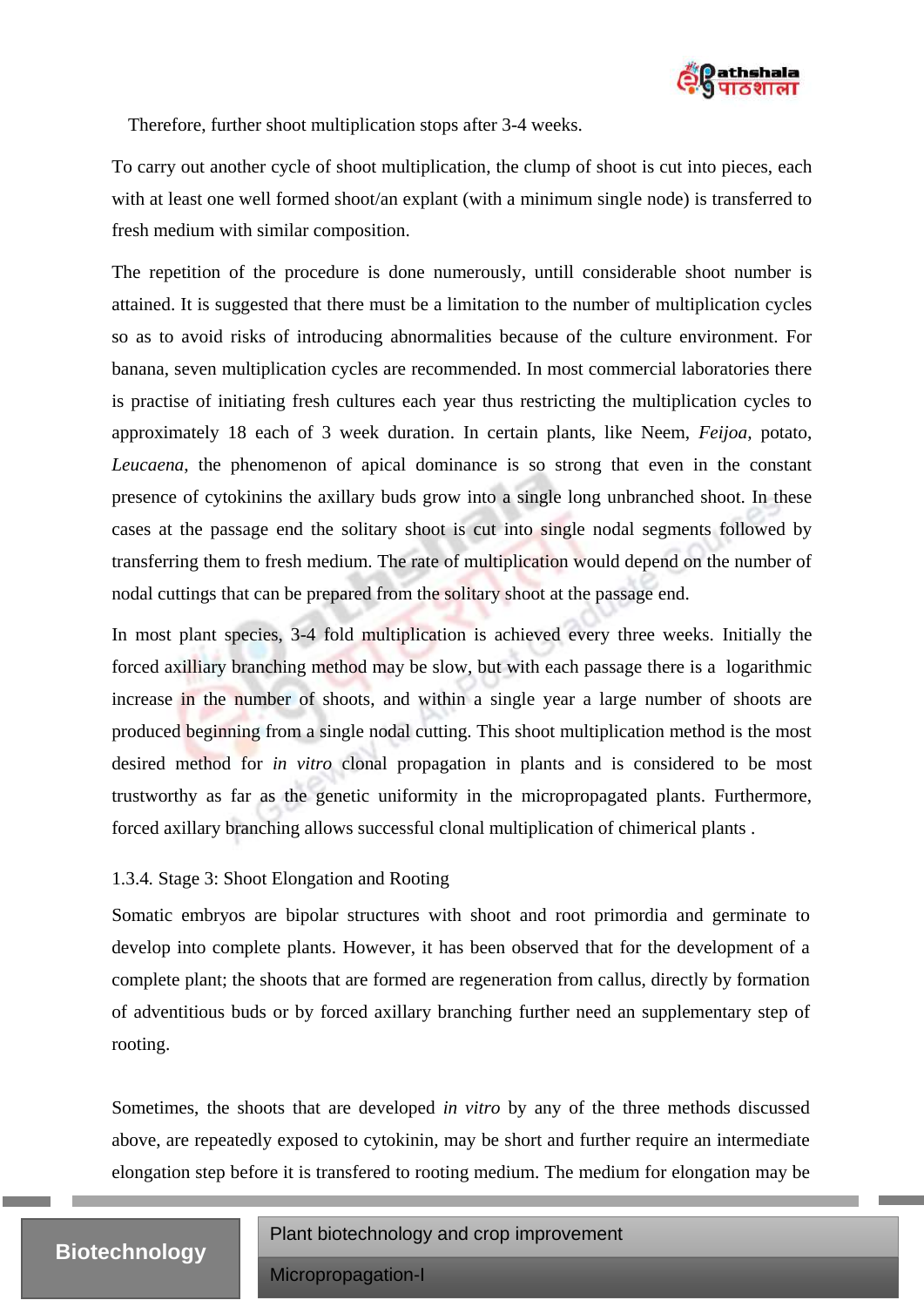

either liquid medium of similar composition as used for shoot multiplication or may be with reduced zero level of cytokinin. For uniform elongation of the shoots and furthermore to reduce the cost of handling it is quite logical to allow cluster transfer of shoots to the selected medium for elongation. The presence of cytokinins in the medium prevents the formation of roots, thus, the transferring of shoots to an appropriate rooting medium is very essential. Rooting is commonly accomplished by the transfer of specific shoots (about 2 cm long) into a medium supplemented with an suitable auxin. A more economical aspect is observed in onion and garlic, if the shoot clusters are utilized as a only unit for this step. This stage of rooting is labour intensive, which accounts for around 70% of total price of the plants that are micropropagated. Thus, the rooting percentage should be higher (>95%). In order decrease the rooting cost of micropropagated shoots, most of the commercial companies resort towards *in vivo* rooting. Thus, the micropropagated shoots are often preserved as microcuttings, after the treatment of the basal end cut with a commercial rooting mix or an appropriate solution of auxin, they are planted directly in potting mix.

*In vivo* rooting offers several benefits: (i) *In vitro* generated roots die after transplantation then the newly formed roots sustain the plant, (ii) the vascular association between the *in vitro* formed shoot and the roots is not very well established, (iii) *in vitro* developed roots lack root hair making them less effective when transplanted, (iv) Unskilled labourers commonly perform transplantation and the roots produced *in vitro* get damaged as the plants to be transferred are quite large. (v) During *in vitro* rooting, the callus development at the junction of shoot and roots is often a problem. *In vivo* rooting decreases the cost, as well as avoids the above discussed problems related with them. However, *in vivo* rooting is not achieved in many species. Further, sophisticated greenhouses required for hunidit control.

#### 1.3.5. Stage 4: Transplantation and Acclimatization

Final successful micropropagation usually depends on development of plants in the potting mix as well as in the soil. The growth of *in vitro* grown plants that are exposed to the artificial environment of the culture vial are characterized by the culture medium rich in organic and in-organic nutrients, growth regulators and sucrose, higher humidity levels, lower light conditions and poor gaseous exchange.

Usually stable plant growth is visualized under unnatural conditions but these plants suffer from many morphological, cytological, anatomical and physiological abnormalities, which

## **Biotechnology**

Plant biotechnology and crop improvement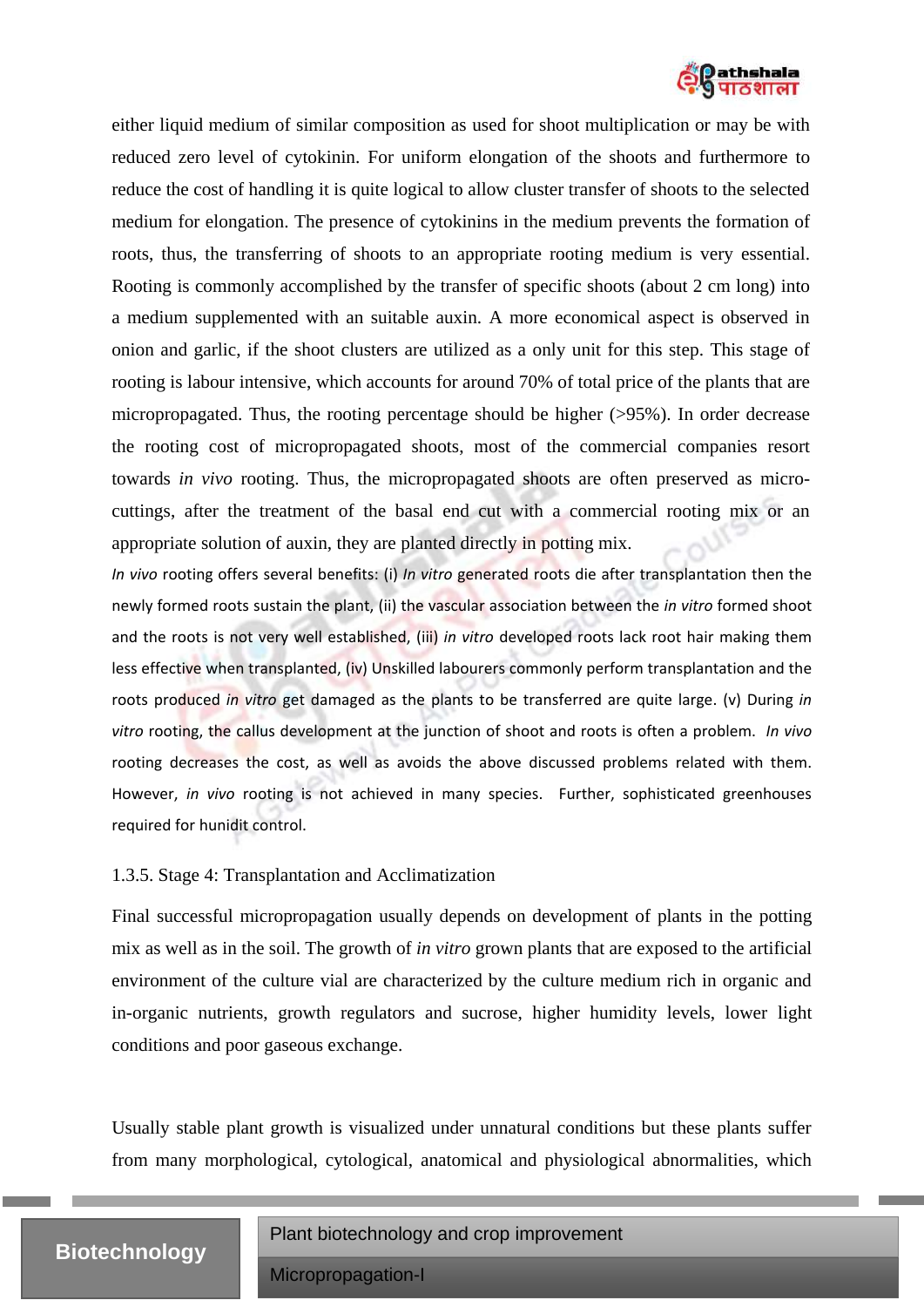

calls for their cautious acclimatization to *in vivo* conditions. The two main abnormalities observed in these plants are poor control of water loss and heterotrophic mode of nutrition because the culture medium is rich in organic nutrients. The leaf culture vials exposed to high humidly show poorly developed cuticle, deposition of wax is scanty, stomata is large and abnormal, which remains closed even when exposed to ABA, higher  $CO<sub>2</sub>$  levels/ dark treatment, the mesophyll tissue differentiation is poor, which predominantly comprises of spongy parenchyma, and chloroplasts that are developed poorly with lower content of chlorophyll and grana is disorganized (Bhojwani and Razdan, 1996). The chances of survival are reduced because of excessive water loss on transplantation due to absence of cuticle and impaired stomatal movements. Hence, the *in vitro* plants must be hardened carefully (acclimatization) prior to transferring them to field conditions.

#### *1.3.5.1. Acclimatization*

Fact underlying the acclimatization of the *in vitro* plants, which are in the habit to grow under low light and high humidity heterotrophic conditions is to make them adaptable to grow under high light and low humidity autotrophic conditions. Usually the *in vitro* plants take 4-6 weeks for hardening so that they are able to show normal conditions survival. A single micropropagated plant is initially obtained from the agar medium, then washing of roots is done thoroughly for removal of agar/medium followed by individually planting them in pots containing appropriate potting mix (peat, vermiculite, perlite, coco-compost or polystyrene beads and soil). Irrigation of plants is done with a mild nutritive solution such as MS salt solution or Knop's solution with  $\frac{1}{4}$  strength. Initially fertigation dose is kept low. Transplanted plants are covered with with bags made of plastic that are perforated with minute holes for air circulation. This is easiest method for maintaining higher range of humidity all over the transplanted plants. For 15-20 days the plants are preserved in shade or low light intensity then they are slowly acclimatized to low humidity conditions. The polybags are gently removed everyday for fewer hours initially and then gradually increasing exposure time till the plants are capable to tolerate the entire cover removal. This is the most crucial stage when the plants are tough enough to survive on inorganic nutrients and the reactivation of their photosynthetic machinery so that they may become autotrophic. Only after the formation of the roots and leaves that the plants are capable to withstand field conditions. In a commercial laboratories, a entirely different approach is applicable where a larger number of plants are involved. Transplantion of plants in pro-trays / germination trays with 96 holes is done. It becomes easy for handling for irrigating/ transfering purposes and

## **Biotechnology**

Plant biotechnology and crop improvement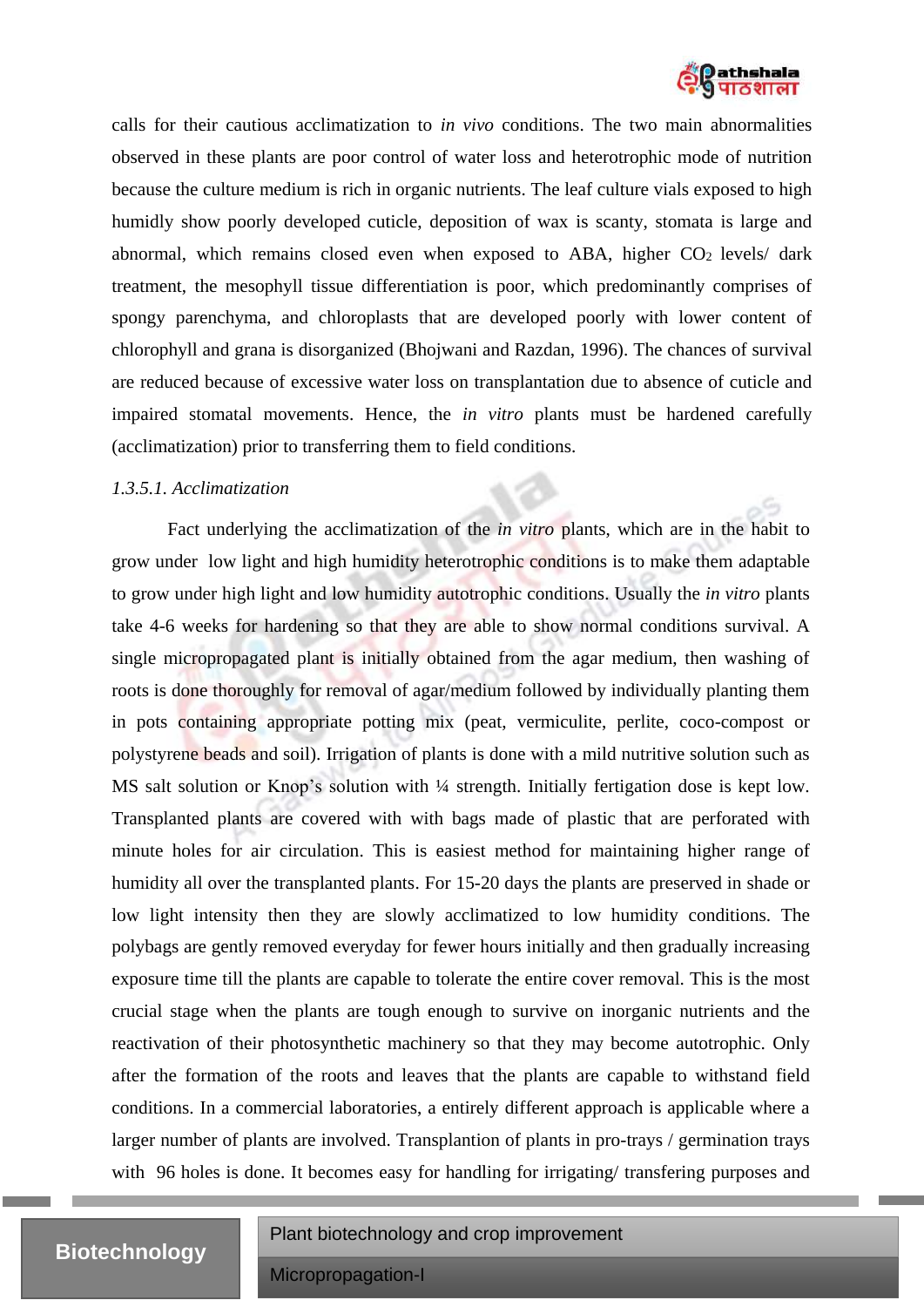

considerably decreases on labour cost for handling the plants. Fogging or Misting helps to maintain high humidity. Fogging, with very minute droplets (ca 20 µm), is desirable. In tropical countries, conditions of higher humidity, cold temperatures and lower light conditions are kept in large polyhouses wherein the fitting is done with heavy duty exhaust fans at one end and pads, that are continuously drenched with water, are kept at the other end (fan and pad system). Within the polyhouse in a period of 4 weeks, plants (in portrays) are shifted from higher humidity region near the pad end to lower humidity region near the fan end. At this time the plants are irrigated with nutritive solution having high phosphorous content to promote rooting and when pro-trays are allowed to shift towards the fan, fertilization is altered with a solution containing equal amount of NPK. Repeated spray of insecticides & fungicides is essential as high humidity situation is conducive for the growing pests and pathogens. Any dead plant / leaf must be immediately removed as any dead tissue becomes source of attracting fungi.

Consecutively, the rooted plants can be partially hardened *in vitro* by reducing the humidity in the culture vessel by slowly unscrewing the lid of the culture jar over a period of 3-4 weeks. However, this should be done under strict monitoring as culture media, being a rich source of nutrients may also attract microbes (bacteria / fungi) which due to their fast growth can even kill the plantlet. Culture vials are preffered having microporous closure allowing exchange of gases and the lowermost part of the culture vesselsis cooled. Furthermore, humidity can be reduced by the use of desiccants. The ability of the plants to photosynthesize in cultures can be improved by improving the irradiance to about 80  $\mu$ mol m<sup>-2</sup> s<sup>-1</sup>. Adding growth retardants like ancymidol or paclobutrazole, in the rooting or the shoot proliferation medium is known to increase desiccation tolerance and consequently the abilty of palnts to survive on transplantation. Reducing sugar level also helps in the shift from heterotrophic to autotrophic mode, but is not always feasible as rooting is high energy requiring stage.

#### *1.3.5.2. In Vitro Formation of Storage Organs*

Species of plants possessing the ability to produce storage organs such as corm, tuber, bulb, rhizome in nature are explored to do the same in cultures in order to promote transplantation with high rates of survival. The process eliminates the the overall rooting step. It is easy to store or ship storage organs and can be planted by using machines or manually. The formation of storage organs i*n vitro* has been accomplished in *Gladiolus*, *Crocus*, *Dioscorea* spp., *Freesia*, potato, *Dierama luteoalbidum* by increasing the concentration of sucrose, and modifying the growth regulators and temperature and light treatments. The most classical

## **Biotechnology**

Plant biotechnology and crop improvement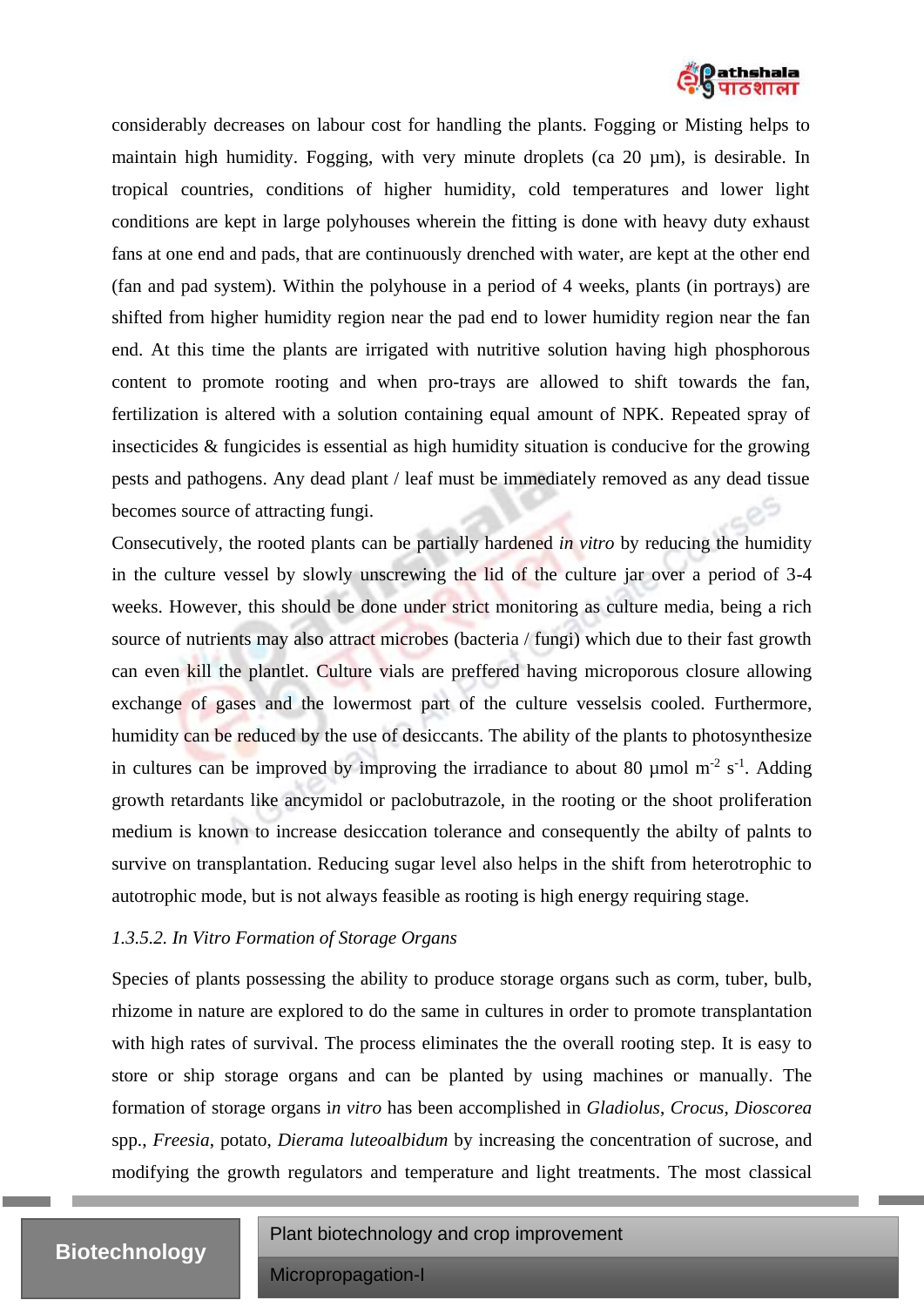

Courses

example extensively studied for *in vitro* formation of tubers is Potato. The specific conditions that help in the promotion of tuberization of various cultivars of potato *in vitro* are recognized and the entire processes have been developed to the commercial production level are also a subjected to automation.

In general, shoot multiplication takes place during long day conditions in a medium with 2- 3% sucrose and microtuberization *in vitro* is stimulated by short day conditions/ conditions of complete darkness with elevated sucrose levels (8-9 %) in the cultural medium. Microtubers that are harvested are either sowed in trays (plastic) or followed by aeroponic technology to produce minitubers, these minitubers are used as seed tubers for crop production. This technology has replaced true potato seed (TPS) technology and most of the seed production of potato is done through TC/ aeroponic technology in India.

### **1.4. FACTORS AFFECTING MICROPROPAGATION**

### **1.4.1. Initiation of Cultures and Shoot Multiplication**

The best extensively used basal media for, cultural initiation and shoot multiplication is MS (Murashige and Skoog, 1962) medium. It has been variously improved for diverse systems.

Full strength MS medium is quite toxic for a number of plants and needs to be decreased to half strength or even lesser. Bamboos, like *Dendrocalamus,* show improved shoot proliferation with ½ strength than with full strength MS basal medium. To Carry out multiplication in *Pingicularia* even ½ strength MS medium was toxic, and the required concentration of basal medium was reduced to  $1/5<sup>th</sup>$ .

The most prominent result of decreased concentration of salt of MS can be as a result of decreased nitrogen strength, especially the ammonium salt. You have already learnt about standardizing tissue culture media.

For initiation and later shoot multiplication, the medium has to be supplemented with appropriate growth regulator/s. After setting up suitable experiments it is releaved that whether a cytokinin alone is sufficient or an auxin is also required. It has been observed that a cytokinin alone is not adequate enough to stimulate responses at both initiation level and shoot multiplication stage. Out of the numerous commercially available cytokinins (kinetin, BAP, 2iP, zeatin, TDZ), BAP is the one that is used widely. On the other hand, for few plant species additional cytokinins are proved to be more beneficial. For example, as per *Rhododendron*, *Ficus benjamina*, garlic and blueberry are considered, 2iP has proved to be

Plant biotechnology and crop improvement

# **Biotechnology**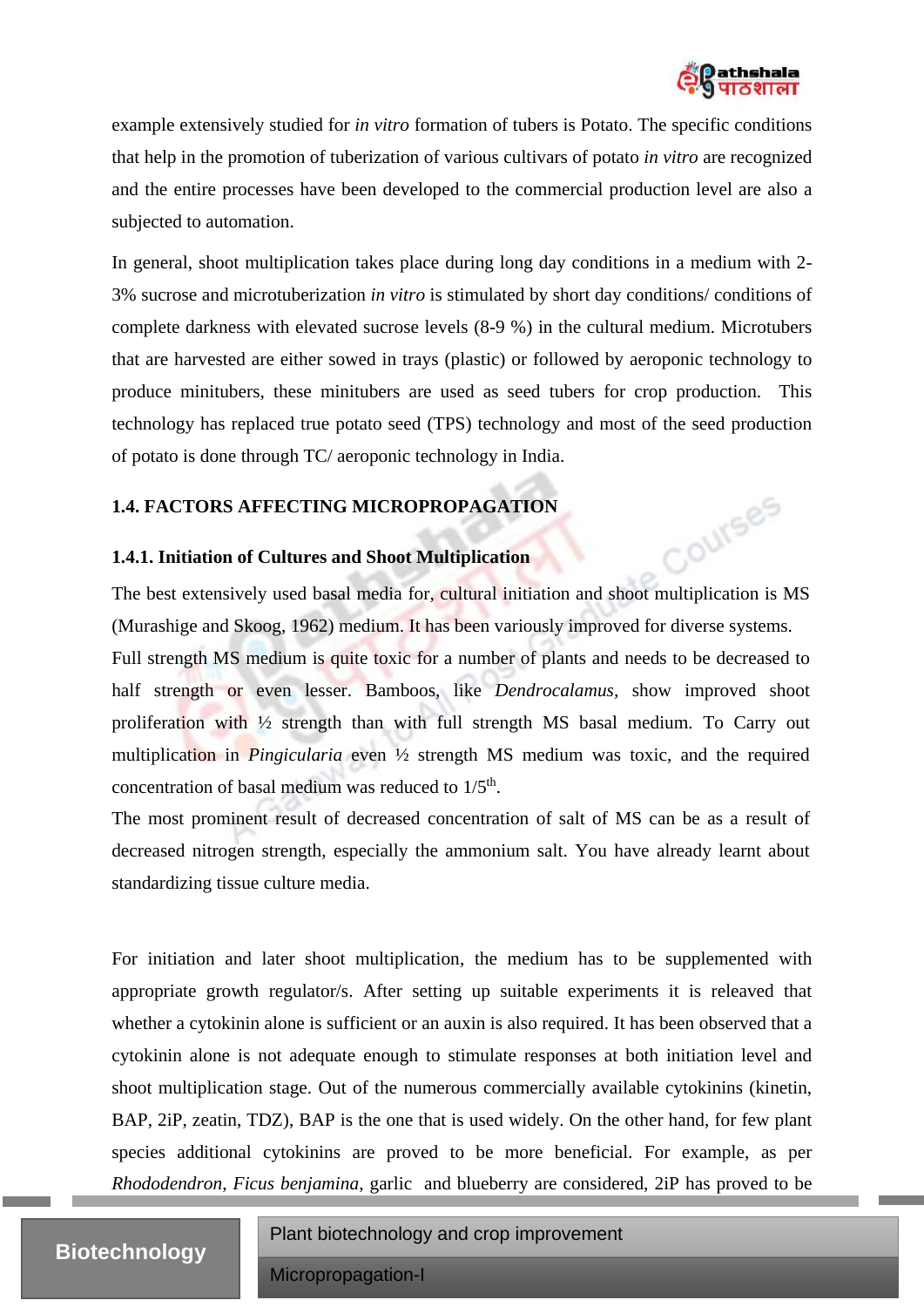

more superior to BAP. Zeatin isn't recommended for commercial micropropagation since it is expensive. Thidiazuron (TDZ), is a urea-derived cytokinin, has been demonstrated to be useful for hard to regenerate species of trees.

Topolins are most recent known aromatic group of cytokinins. They have been introduced in the tissue culture studies and have given quite encouraging results with many systems. *m*T (*meta*-Topolin) has improved acclimatization as well as *ex vitro* survival rate in *Spathiphylum* spp, multiplication and control of hyperhydricity in *Aloe polyphylla* and the multiplication of plantains. *m*TR (*meta*-Topoline riboside) improved the survival rate of potato cultures, and *m*T derivatives improved histogenic stability and anti-senescence effects in *Petunia* and rose cultivars, respectively. It has been observed that *m*TR has known to be superior to BAP as far as rate of multiplication and the quality of shoot is considered in *Baleria greenii.*

The concentration in between the range of 1-2 mg  $L^{-1}$  of cytokinins is considered to be most effective though higher concentrations are also used. At lower concentrations in the range of  $0.002$ - $0.10$  mg  $L^{-1}$ , TDZ is found to be effective. Though, much high concentrations of cytokinin influence callusing and which may bring morphological abnormalities, like hyperhydration. It is recommended to choose lower concentrations as chances of getting abnormal shoots increases with increased cytokinin concentrations. To increase regeneration in few plant species, cytokinins has to be complemented with an appropriate auxin. The most ordinarily used auxins are IBA and NAA that are in the range of 0.1 to 1 mg  $L^{-1}$ .

2, 4-D is most desirable choice for induction of somatic embryogenesis but is avoided where shoot multiplication is avoided is desired. In some species as *Gardenia,* GA<sup>3</sup> improve the rate of multiplication and the formed shoot quality. For initiation of cultures and shoot multiplication, the media that is gelled with agar or gelrite is used. However, multiplication and even survival of a large number of plant systems is better in liquid cultures. In certain orchids, like *Cattleya,* cultures are developed only in liquid cultures. The most suitable pH of culture medium is between 5.7 to 5.8.

However, few plants, such as *Dianthus* and *Magnolia,* highly acidic pH of 3.5 and 4.5, respectively, is preferred for improved shoot multiplication rates. Since at low pH, gelling cannot be achieved & thus liquid media is used. The cultures are maintained in light in order to promote shoot multiplication. With varying duration of  $8 - 16$  hr. the light intensity of 3000 lux is maintained. Yellow light is favoured over white light.

## **Biotechnology**

Plant biotechnology and crop improvement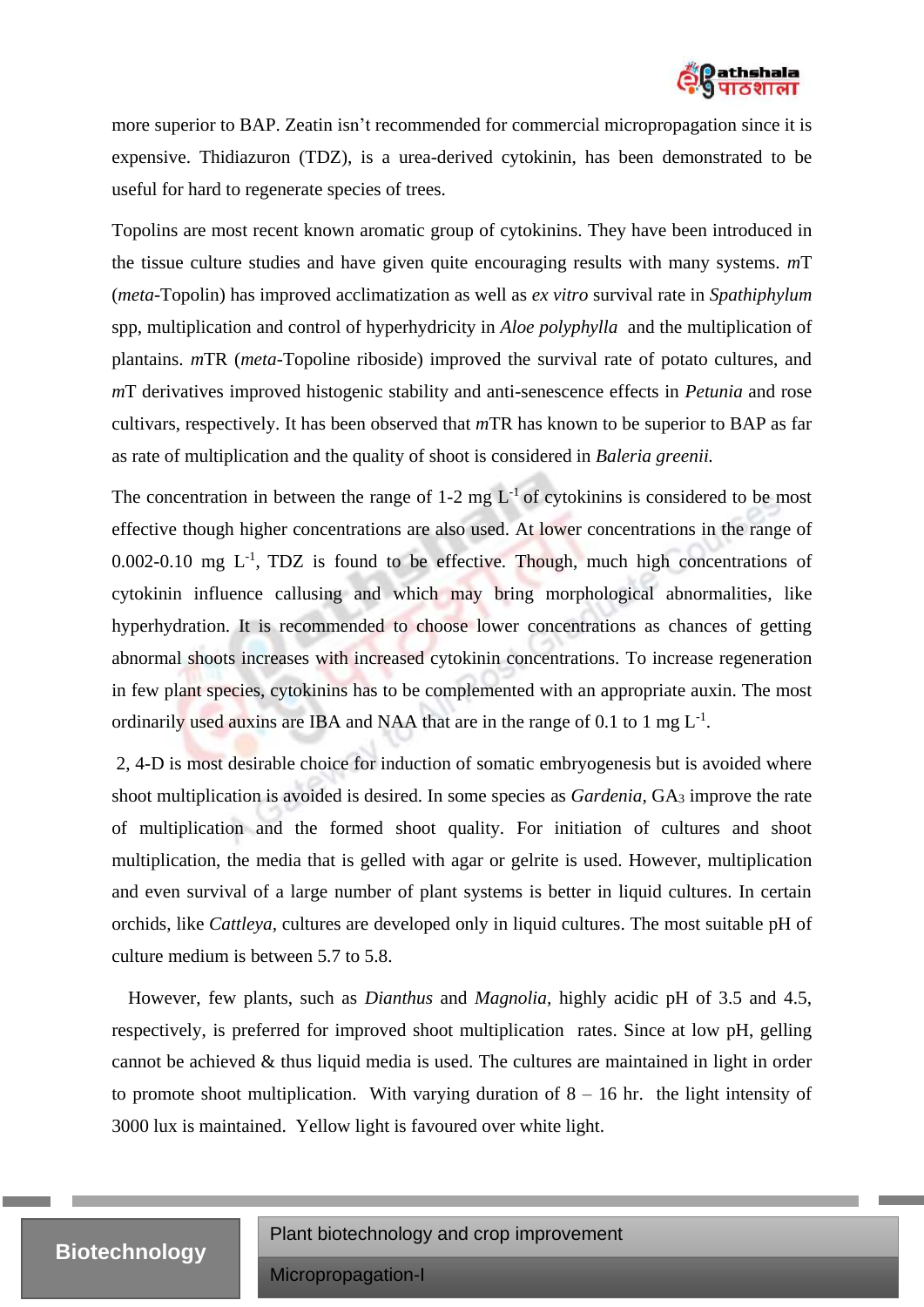

#### **1.4.2. Rooting**

*In vitro*, the majority of the micropropogated plants have the ability to root on full strength MS medium that has been improved with suitable auxin concentration. However, certain plant species were unable to root in full strength MS medium. For increasing the *in vitro* percentage of rooting *Rhododendron* and *Narcissus* usually prefer half strength MS medium. Furthermore, in case of shoot multiplication, ammonium ions were necessary for *in vitro* rooting. It was observed in apple that the Shoots of few cultivars rooted only when the concentration of ammonium nitrate decreased to half of its strength or was entirely removed from the medium. Auxins are the most essential component for herbaceous monocots, dicots as well as woody trees. IBA is mostly preferred as compared to NAA or IAA. In the culture medium IAA has a short life as a result of photooxidation. However, NAA induces rooting but usually promotes callusing at the base. Nevertheless, auxins are preferred for rooting in woody plants. IAA-induced rooting in the presence of bi- or polyphenolic substances, such as phloroglucinol and ferulic acid is promoted in few species of trees, specifically in rosaceous fruit trees,.

IAA is protected by phenolic compounds from damages caused by oxidative decarboxylation. The period of exposure of plants to auxins varies from species to species. It is observed that woody species require longer or constant exposure to the auxin while herbaceous plants and soft woody species require exposure of shorter duration. Auxin exposure for longer duration induces callusing in the base or leading to leave's chlorosis thus making it difficult for acclimatization. The usual concentration for rooting by auxin is  $0.1$ -1.0 mg L<sup>-1</sup> but woody plants need high concentrations. Longer length of root usually gets damaged during the transplantation time thus root length of 5-10 mm is considered satisfactory which is commonly achieved within 10 to 15 days. It must be kept in mind that auxins are required for root induction and are not required for further growth. Also, most frequently, *in vitro* formed roots die later and are required to provide initial support to the plant, till the time new leaves & root appear.

#### 1.5. SUGGESTED FURTHER READING

Bhojwani, SS and Dantu, P.K. 2013. Plant Tissue Culture: An Introductory Text. Springer, New Delhi

## **Biotechnology**

Plant biotechnology and crop improvement